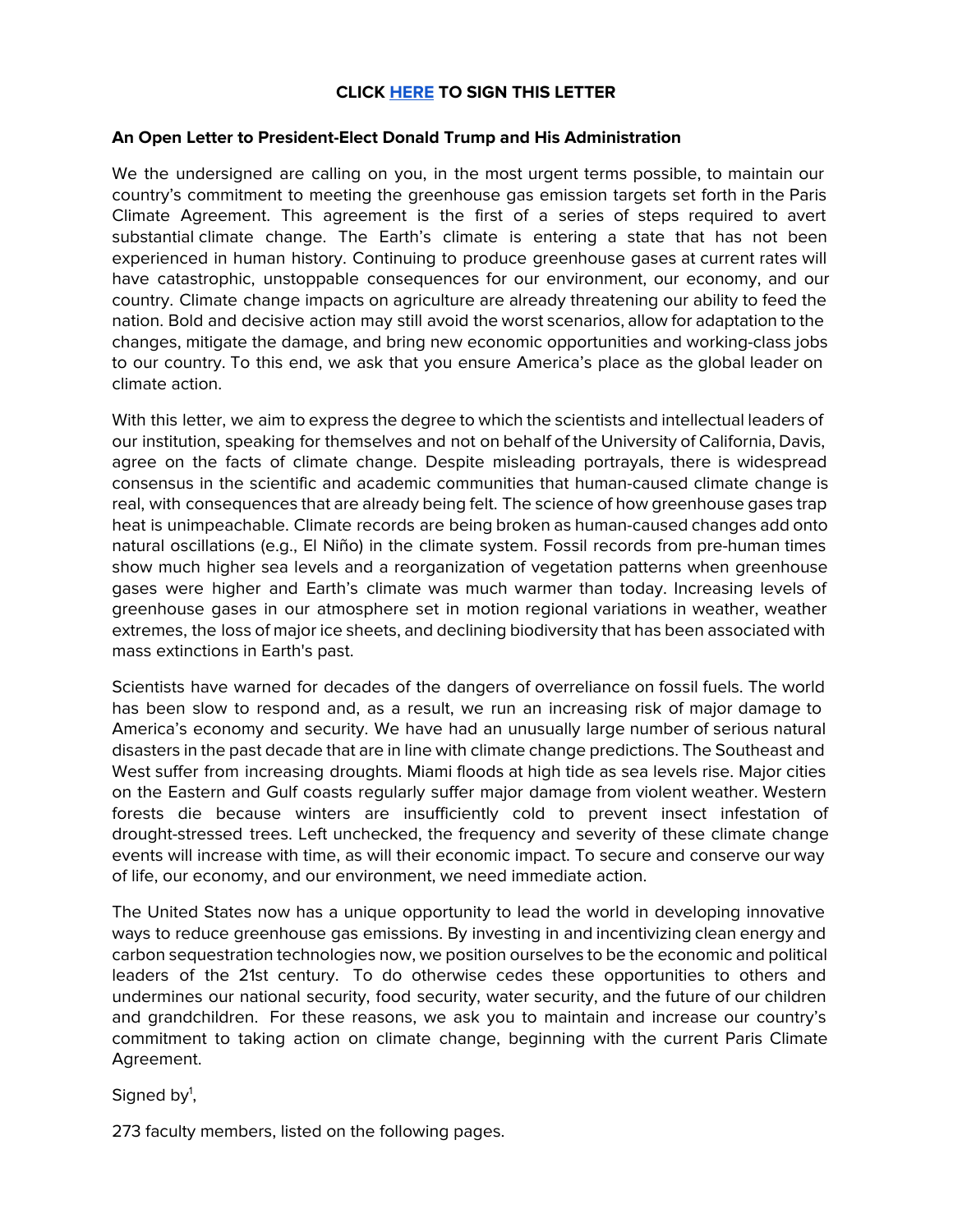<sup>1</sup>This letter represents the personal views of the signatories, not those of the University of California Regents. Academic titles are included here for identification purposes only. Signatures may be added at <https://docs.google.com/forms/d/e/1FAIpQLSeciqy1tP-WuYq1Bovu43AV3Hni4M14AQnZEBDzIX7CDEP3Ig/viewform> . Please direct inquiries or comments regarding this document to Aaron Parsons [\(aparsons@berkeley.edu\)](mailto:aparsons@berkeley.edu).

#### **Air Quality Research Center**

**David Parrish**, Other

#### **Animal Science**

**Michael Miller**, Assistant Professor

**Dietmar Kueltz**, Professor

**Andrea Schreier**, Adjunct Professor

**Kathryn Radke**, Professor Emerita/Emeritus

**Matthias Hess**, Assistant Professor

**Anne Todgham**, Assistant Professor

**Joy Mench**, Professor Emerita/Emeritus

#### **Anthropology**

**Monique**, Professor

**Joseph Dumit**, Professor, Anthropology & Science & Technology Studies

**Borgerhoff Mulder, Monique**, Professor

**Suad Joseph**, Professor, Distinguished Research Professor

 **Margaret Crofoot**, Assistant Professor, Anthropology & Research Associate, Smithsonian Tropical Research Institute

#### **Asian American Studies**

**Wendy Ho**, Lecturer

#### **Atmospheric Science Program**

**Richard Grotjahn**, Professor

#### **Atmospheric Sciences**

**Ian Faloona**, Associate Professor

#### **Biomedical Engineering**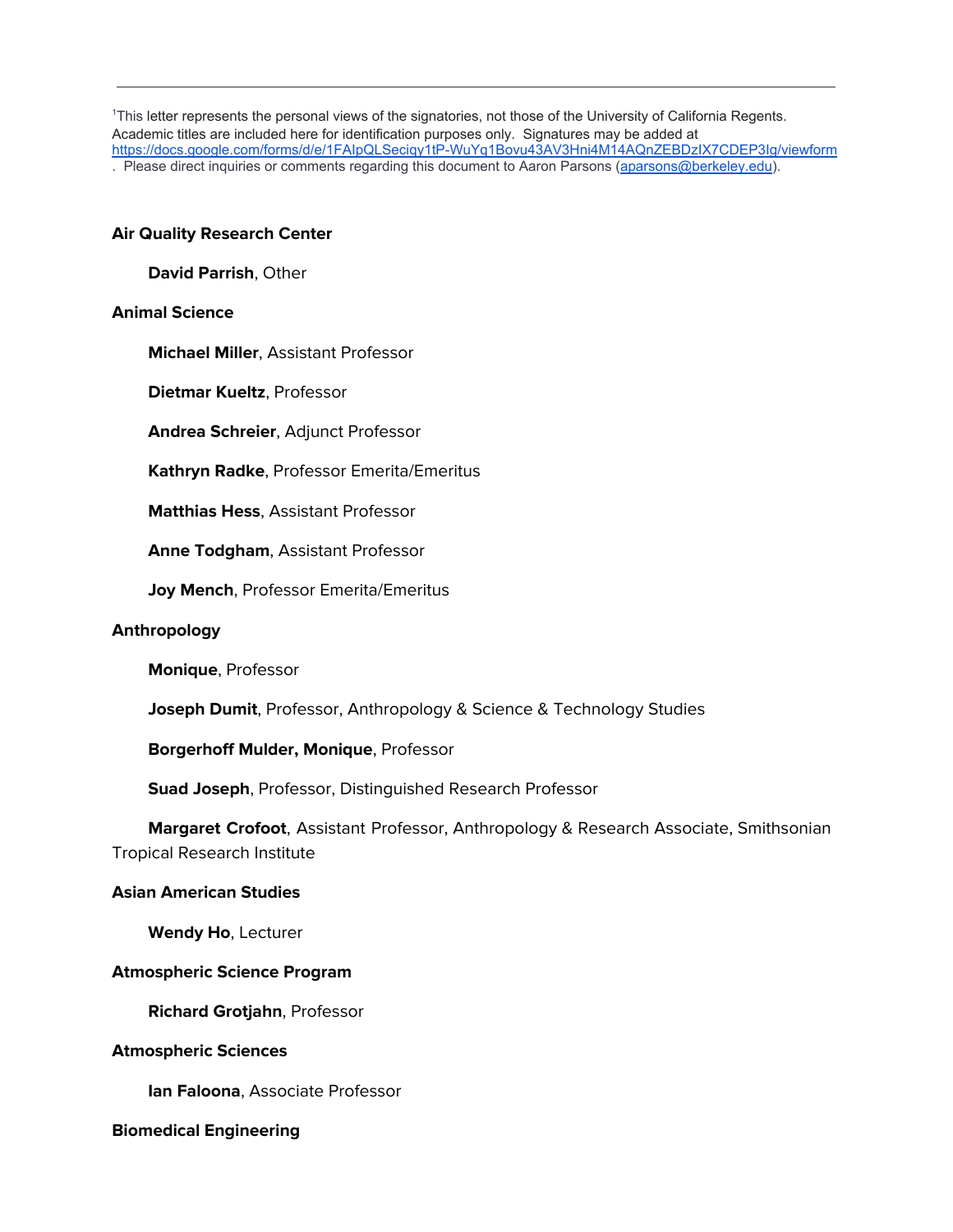**Simon Cherry**, Professor

# **Chemical Engineering**

**Roland Faller**, Professor

**Marjorie Longo**, Professor

## **Chemistry**

**Marilyn Olmstead**, Professor Emerita/Emeritus

**Jesus M. Velazquez** , Assistant Professor

**Julia Chamberlain**, Lecturer

**Frank Osterloh**, Professor

**Kyle Crabtree**, Assistant Professor

**Kirill Kovnir**, Assistant Professor

**Neil Schore**, Professor, Vice-chair for Undergraduate Education

**Annaliese Franz**, Associate Professor

**Susan Kauzlarich**, Professor

**Mark Kurth**, Professor, Distinguished Professor

**Dean Tantillo**, Professor

**Mark Mascal**, Professor

## **Chicano Studies Program**

**James Clegg**, Professor

## **Civil and Environmental Engineering**

**Peter G. Green**, Other, Research Engineer

## **Comparative Literature**

**WScott McLean**, Lecturer

**Noha Radwan**, Associate Professor

**juliana schiesari**, Professor

**Cheri Ross**, Other, Senior Lecturer

**Archana Venkatesan**, Associate Professor

**Kari Lokke**, Professor Emerita/Emeritus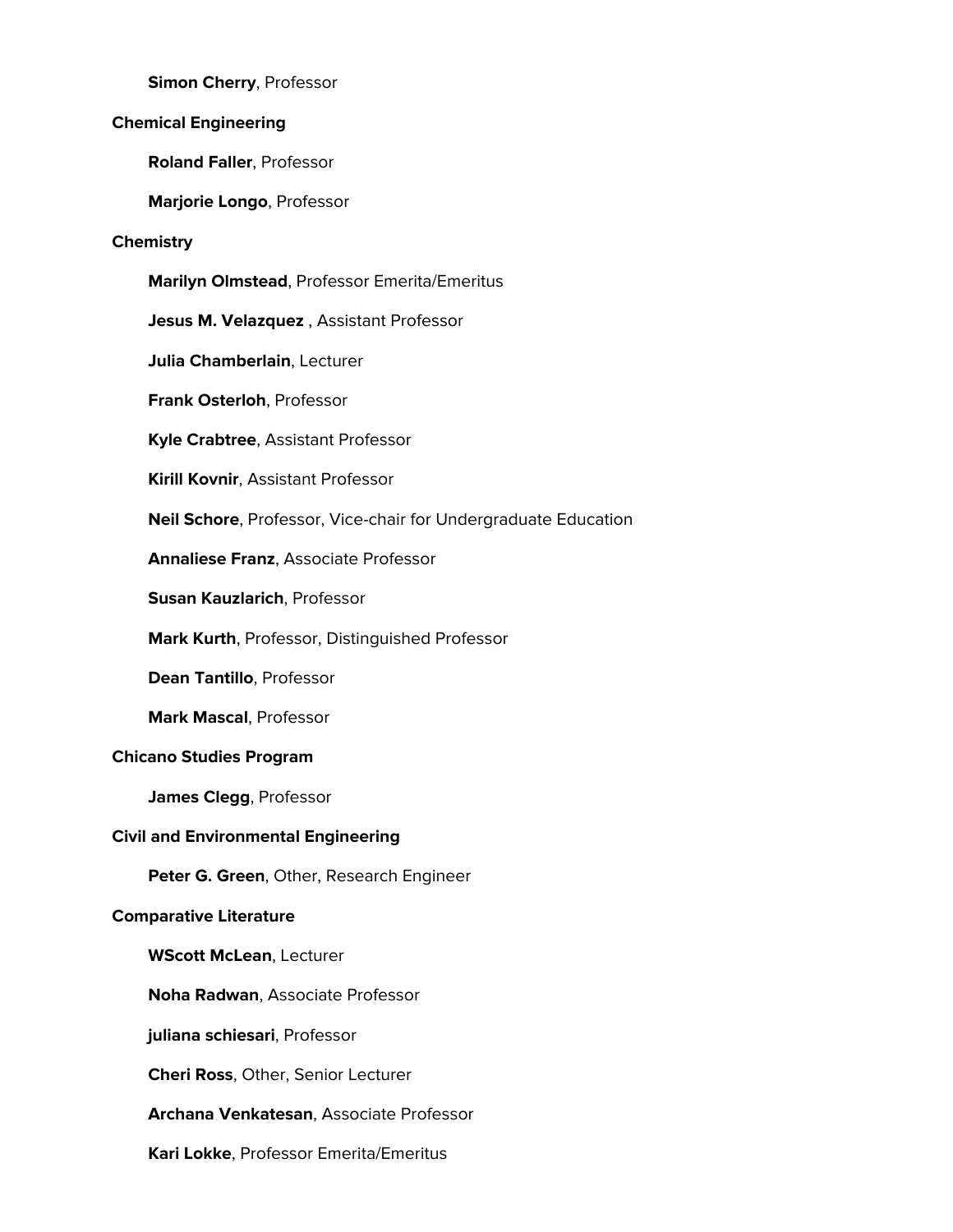**Michael Subialka**, Assistant Professor

**Brenda Schildgen**, Professor

## **Crocker Nuclear Laboratory**

**Lowell Ashbaugh**, Other, Retired

#### **Department of Chemical Engineering**

**Pieter Stroeve**, Professor Emerita/Emeritus, Distinghuised Emeritus Professor

#### **Design Program**

**Ann Savageau**, Professor Emerita/Emeritus

**Beth Ferguson**, Assistant Professor

**Susan**, Professor

**Tim McNeil**, Professor

#### **Division of Textiles and Clothing**

**Gang Sun**, Professor

#### **Earth and Planetary Sciences**

**Sandra Carlson**, Professor

 **Mary-Betty Stevenson**, Lecturer, Earth and Planetary Sciences & CalTeach/Math and Science Teaching Program

## **Robert Twiss**, Professor Emerita/Emeritus

**Kari Cooper**, Professor

**Eldridge Moores**, Professor Emerita/Emeritus

**Isabel Montanez**, Professor, Chancellor's Leadership Professor

**Howard Spero**, Professor

**Eric Cowgill**, Professor

**Dylan Spaulding**, Lecturer

 **Tessa Hill**, Associate Professor, Earth and Planetary Sciences & Coastal & Marine Sciences Institute

**David Osleger**, Lecturer, Earth and Planetary Sciences & Vice-Chair

**Dawn Sumner**, Professor

**Lorraine Hwang**, Other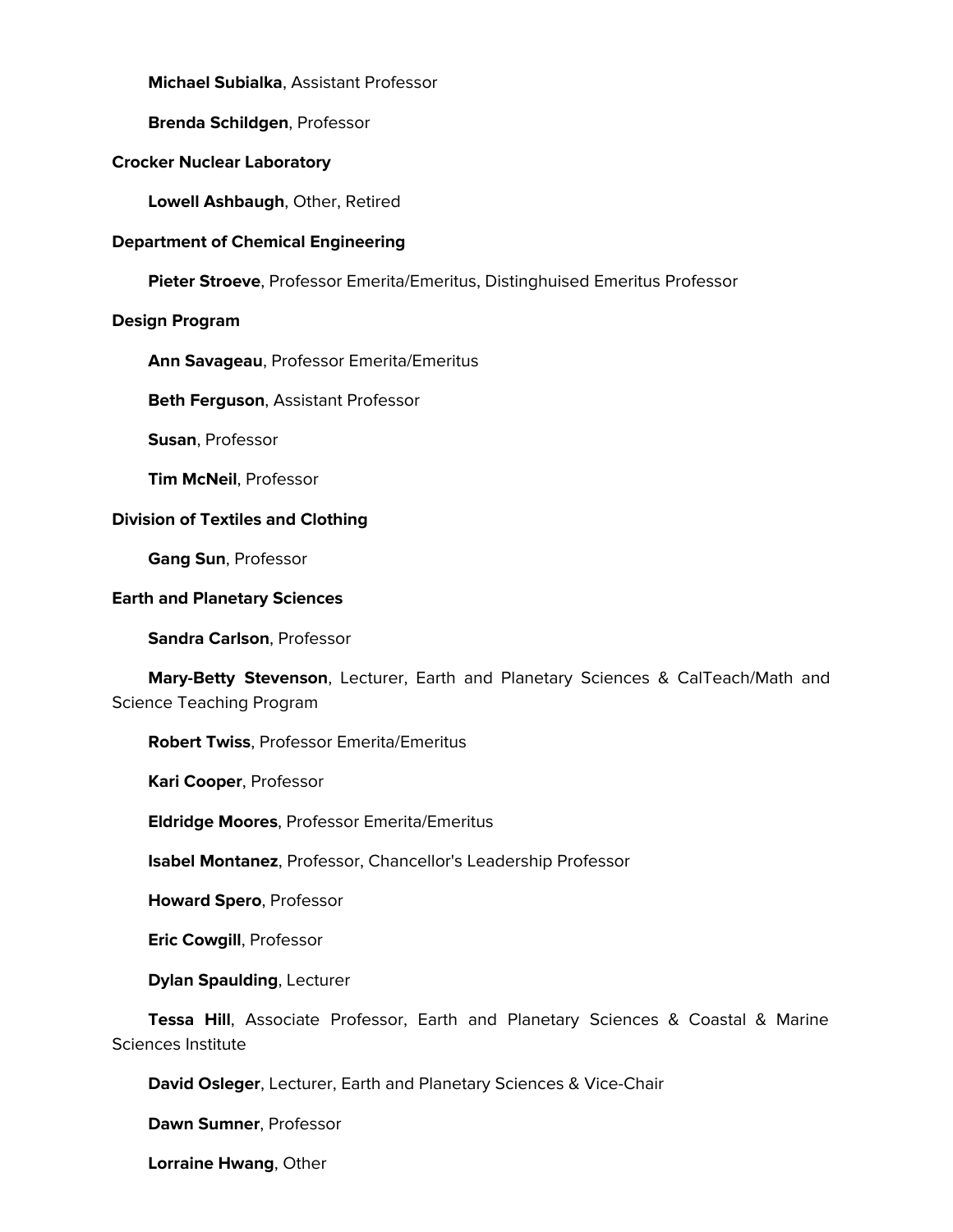**Peter Schiffman** , Professor Emerita/Emeritus **Michael Oskin**, Professor **James S. McClain**, Professor, Professor **Qing-Zhu Yin**, Professor **Cathy Busby**, Professor Emerita/Emeritus **Susann Pinter**, Lecturer **East Asian Languages and Cultures Michael Dylan Foster**, Professor

**Yu Li**, Lecturer

**Mark Halperin**, Associate Professor

**Robert Borgen**, Professor Emerita/Emeritus

#### **East Asian Languages and Cultures: Chinese**

**Jiao Li**, Lecturer

#### **English**

**Mark Jerng**, Associate Professor

 **Colin Milburn**, Professor, Gary Snyder Chair in Science and the Humanities, English & Science and Technology Studies, and Cinema and Digital Media

**Alessa Johns**, Professor

**Tobias Menely**, Associate Professor

**Katie Peterson**, Associate Professor

**Alan Williamson**, Professor Emerita/Emeritus

**Joe Wenderoth**, Professor

**Gina Bloom**, Associate Professor

**Desiree Martin**, Associate Professor

**Elizabeth Miller**, Professor

**Michael Ziser**, Associate Professor

**Scott C. Shershow**, Professor

**Peter L. Hays**, Professor Emerita/Emeritus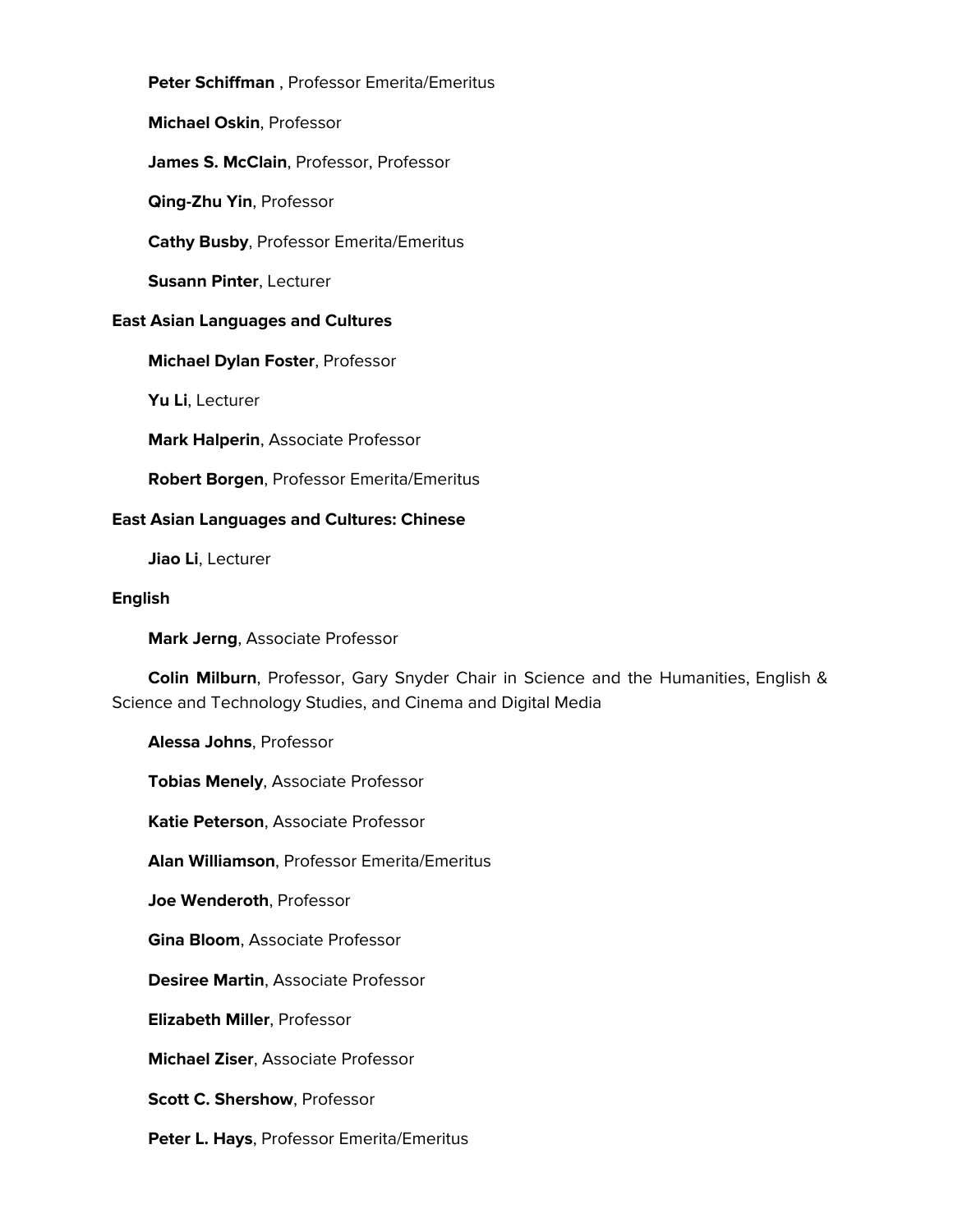**James Murphy**, Professor Emerita/Emeritus, Professor Emeritus

**Gregory Dobbins**, Associate Professor

#### **Entomology and Nematology**

**Rachel Vannette**, Assistant Professor

#### **Environmental Science and Policy**

 **Steven Morgan**, Professor, Environmental Science and Policy & Bodega Marine Laboratory

**Eliska Rejmankova**, Professor

**Gwen Arnold**, Assistant Professor

**Steven Sadro**, Assistant Professor

**Marissa Baskett**, Associate Professor

**Michael Springborn**, Associate Professor

**Susan Harrison**, Professor

#### **Environmental Toxicology**

**Tran Nguyen**, Assistant Professor

**Robert H. Rice**, Professor

**Mari Golub**, Adjunct Professor

**Andrew Whitehead**, Associate Professor

**Qi Zhang**, Professor

**John Hunt**, Other

## **Evolution and Ecology**

**Arthur M. Shapiro**, Professor

 **Jonathan Eisen**, Professor, Evolution and Ecology & Medical Microbiology and Immunology

**Gail Patricelli**, Professor

**Jennifer Gremer**, Assistant Professor

**Susan Williams**, Professor, Evolution and Ecology & Bodega Marine Laboratory

**Donald Strong**, Professor, Evolution and Ecology & Bodega Marine Laboratory

**Brian Gaylord**, Professor, Evolution and Ecology & Bodega Marine Laboratory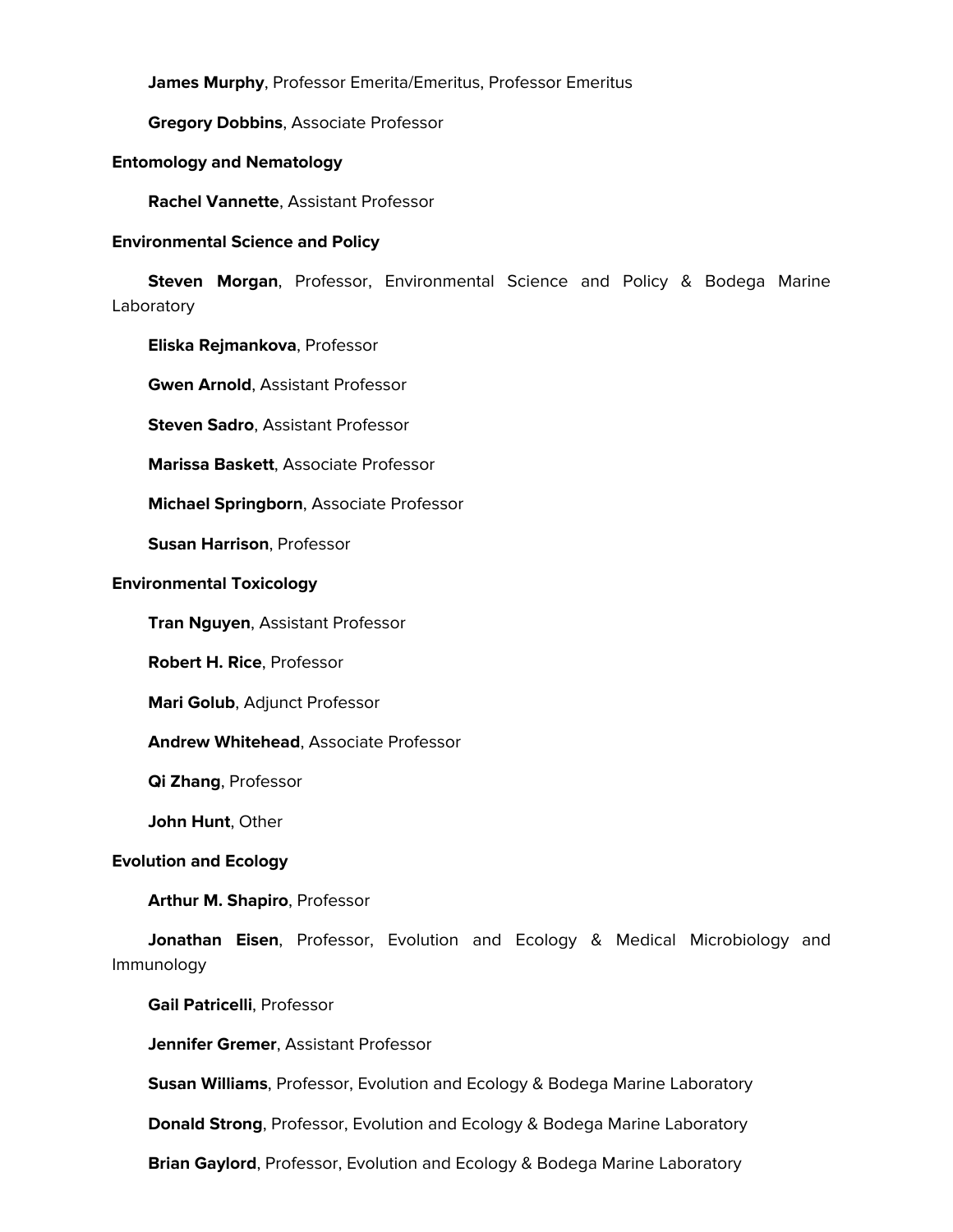## **Rejmanek Marcel**, Professor

# **Food Science and Technology**

 **Selina Wang**, Adjunct Professor, Research Director, Food Science and Technology & UC Davis Olive Center

# **French**

**Noah Guynn**, Associate Professor, Department Chair, French & Comparative Literature

**Julia Simon**, Professor

## **German**

**Sven-Erik Rose**, Associate Professor, German & Comparative Literature

## **HARCS-IT Group**

**Anthony Drown**, Other, ITSM

## **History**

**Beverly Bossler**, Professor, History & Chair, East Asian Languages and Culture

**Louis Warren**, Professor, W. Turrentine Jackson Chair of U.S. Western History

**Baki Tezcan**, Associate Professor

**Hagen, William W.**, Professor Emerita/Emeritus

**Don C. Price**, Professor Emerita/Emeritus

**David Biale**, Professor, Emanuel Ringelblum Distinguished Professor

**Charles Walker**, Professor

**Norma Landau**, Professor Emerita/Emeritus

**Barbara**, Professor Emerita/Emeritus

**Ali Anooshahr**, Associate Professor

**Edward Dickinson**, Professor

**Kathy Stuart**, Associate Professor

# **Human Ecology**

**Jay**, Professor, Robert M. and Natalie Reid Dorn Professor of Human Developmentor

**Luis E. Guarnizo**, Professor, Chair

**Leah Hibel**, Associate Professor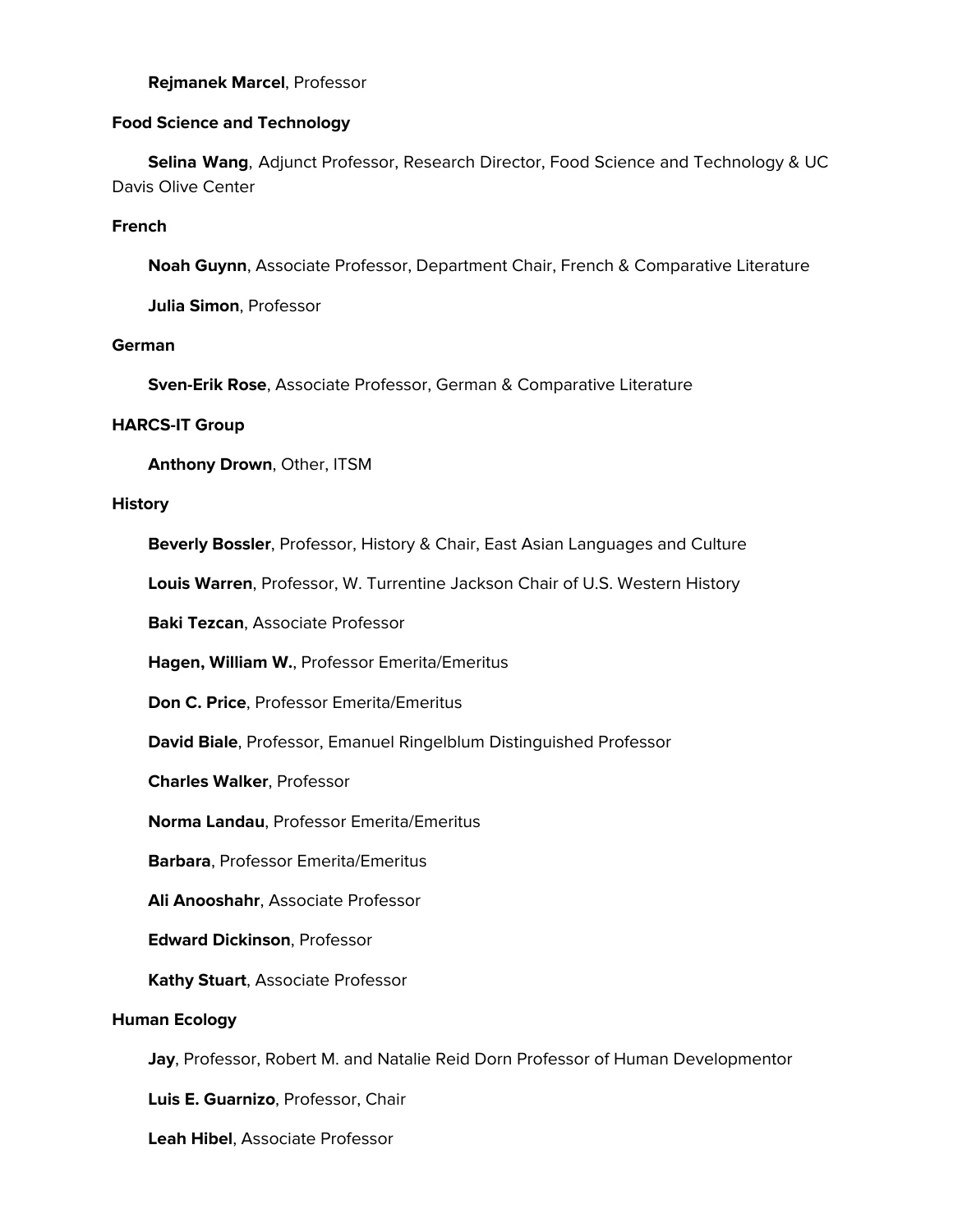**Siwei Liu**, Assistant Professor

**Daniel Choe**, Assistant Professor

 **Brett**, Assistant Professor, Human Ecology & Landscape Architecture and Sustainable Environmental Design

 **Thomas Tomich**, Professor, WK Kellogg Endowed Chair in Sustainable Food Systems, Human Ecology & Professor, Environmental Science and Policy

 **Stephen Wheeler**, Professor, Human Ecology & Landscape Architecture and Environmental Design Program

 **Steven Greco**, Professor, Vice Chair, Department of Human Ecology, Human Ecology & Chair, Landscape Architecture and Environmental Design Program

**Lawrence Harper**, Professor Emerita/Emeritus

**Lenna Ontai**, Other, Human Ecology & UC ANR

 **Patsy Eubanks Owens**, Professor, Human Ecology & Landscape Architecture & Environmental Design

**Beth Ober**, Professor

**Nina Claire Napawan**, Associate Professor, Master Advisor

## **Japanese**

**Nobuko Koyama**, Assistant Professor, Japanese Language Program Coordinator

## **Land, Air, and Water Resources**

**Xia**, Other

**Jan**, Professor

**Thomas Harter**, Professor, Hagan Endowed Chair for Water Mgmt and Policy

 **Susan Ustin**, Professor, Vice Chair, Hydrology, Land, Air, and Water Resources & Associate Director, John Muir Institute of the Environment

**Benjamin Z. Houlton**, Professor, Director, John Muir Institute of the Environment

**Sanjai Parikh**, Associate Professor

**Rebecca R. Hernandez**, Assistant Professor

**Roberta Franco**, Other

**Theodore Hsiao**, Professor Emerita/Emeritus

**Kate Scow**, Professor, Director, Russell Ranch Sustainable Agriculture Facility, Land, Air,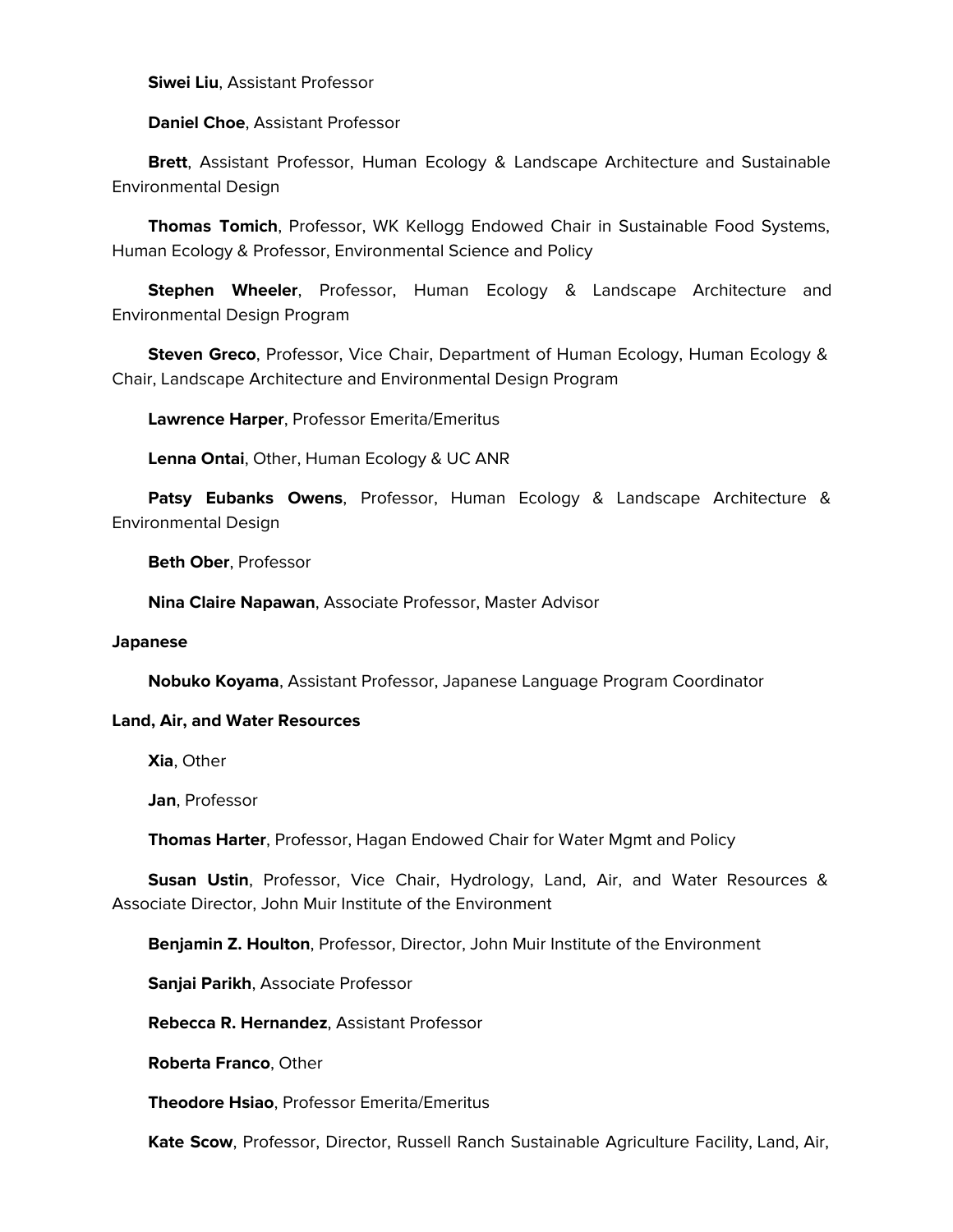and Water Resources & Agricultural Sustainability Institute

**Jason**, Other

 **Graham**, Professor, Director, UC Water Security and Sustainability Research Initiative, Land, Air, and Water Resources & Department of Earth and Planetary Sciences

 **Samuel Sandoval Solis**, Assistant Professor, Land, Air, and Water Resources & Cooperative Extension Specialist

**Peter Hartsough**, Lecturer

**Jim Richards**, Professor Emerita/Emeritus

**Jorge Guerra**, Other, Doctoral Candidate

**Wendy Silk**, Professor Emerita/Emeritus

**Stephen Grattan**, Other

**Richard Snyder**, Other, Biometeorology Specialist - Emeritus

**Daniel Geisseler**, Other, Assistant UC Cooperative Extension Specialist

**Dennis Rolston**, Professor Emerita/Emeritus

**Carlos Puente**, Professor

**Douglas Mackay**, Adjunct Professor

**Martin Burger**, Other

**Jorge**, Associate Professor

**Alexander Koltunov**, Other

**Emanuel Epstein**, Professor Emerita/Emeritus

 **William R. Horwath**, Professor, J. G. Boswell Endowed Chair in Soil Science, Land, Air, and Water Resources & Vice Chair

**Roger Shaw**, Professor Emerita/Emeritus

**Cort Anastasio**, Professor, Vice Chair

# **Letters and Science (see individual department listings in this list)**

 **Russell Ann**, Other, Associate Research Scientist, ret., Letters and Science (see individual department listings in this list) & Coastal & Marine Sciences Institute

## **Mathematics**

**Andrew Waldron**, Professor

**Anne Schilling**, Professor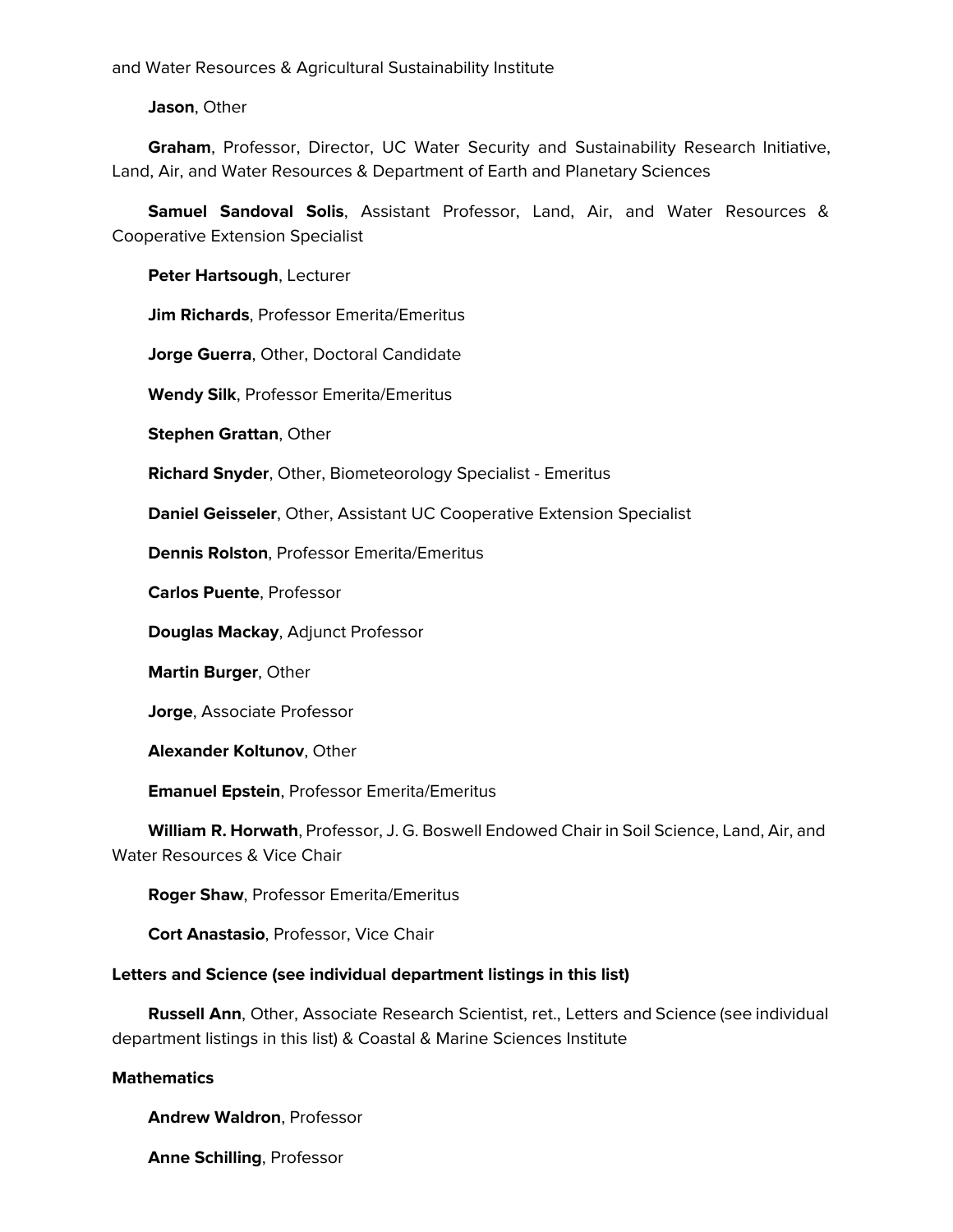## **Mechanical and Aeronautical Engineering**

 **Keith Bein** , Other, Mechanical and Aeronautical Engineering & Air Quality Research **Center** 

# **Rida Farouki**, Professor

 **Anthony Wexler**, Professor, Director, Air Quality Research Center, Mechanical and Aeronautical Engineering & Professor, Civil and Environmental Engineering and Land, Air and Water Resources

**Ian Kennedy**, Professor Emerita/Emeritus

# **Microbiology**

**Sean Collins**, Assistant Professor

**Howard W. Day**, Professor Emerita/Emeritus

# **Molecular and Cellular Biology**

**JoAnne Engebrecht**, Professor

**Daniel Starr**, Professor

 **Subra Muralidharan**, Other, Visiting Professor, Molecular and Cellular Biology & Co-diretor, Vertically Integrated Projects (VIP) program

**John Clark Lagarias**, Professor

**Frederic Chedin**, Professor

## **Music**

**Christopher Reynolds**, Professor

**Carol Hess**, Professor, Chair

**Laurie San Martin**, Professor

# **Native American Studies**

**Liza Grandia**, Associate Professor

**Inés Hernández-Ávila**, Professor

# **Neurobiology, Physiology and Behavior**

**Mark Goldman**, Associate Professor

## **Neurology**

**Robert H. Fairclough**, Professor Emerita/Emeritus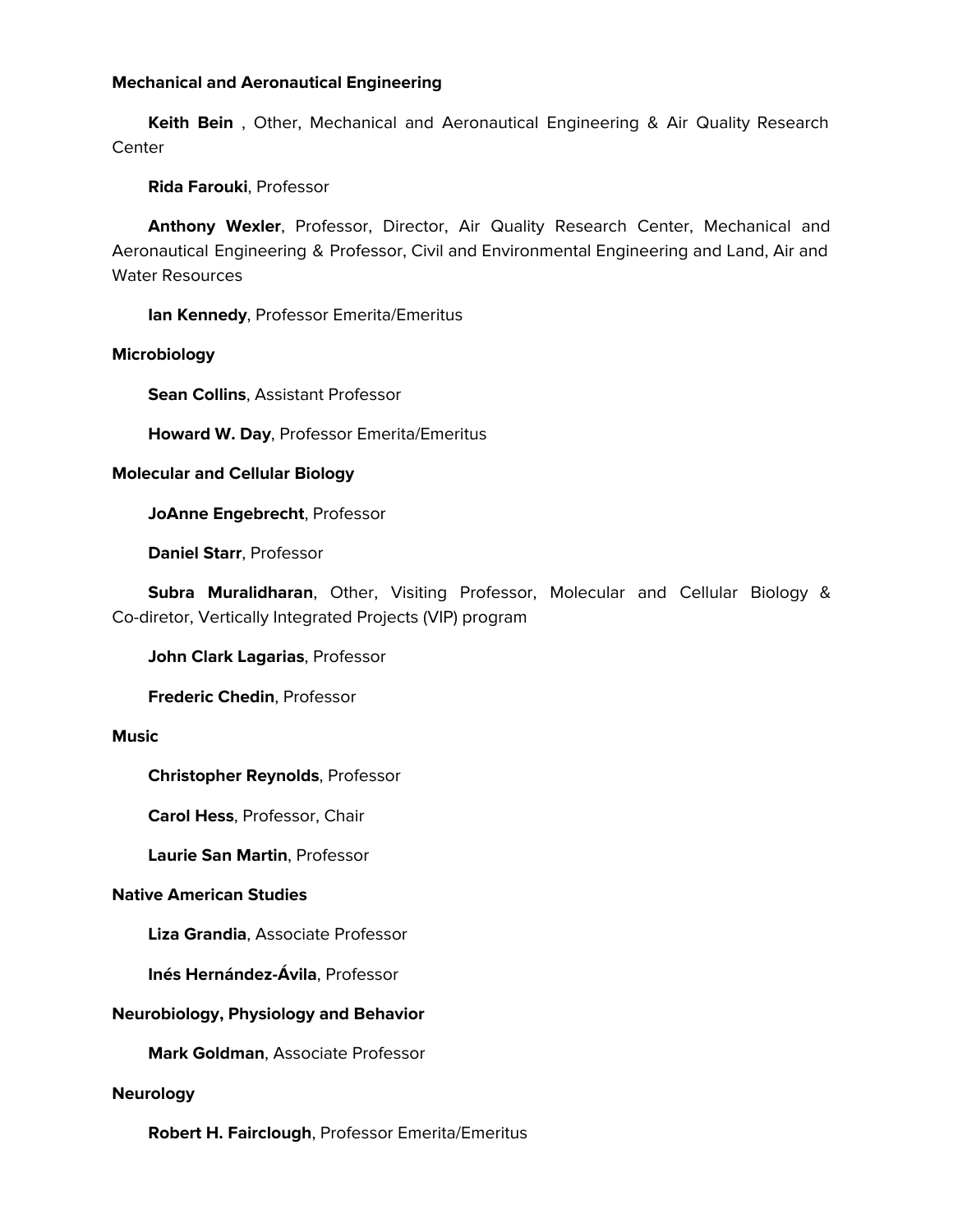## **Philosophy**

 **Cody Gilmore**, Associate Professor **Gerald Dworkin**, Professor, Distinguished Professor **Roberta Millstein**, Professor **Joel I. Friedman**, Professor Emerita/Emeritus **Robert May**, Professor, Distinguished Professor **Alyssa Ney**, Associate Professor **Physics Daniel Ferenc**, Professor **Rena Zieve**, Professor **Glen Erickson**, Professor Emerita/Emeritus **Maxwell Chertok**, Professor **Kai Liu**, Professor **Robin Erbacher**, Professor **Marusa Bradac**, Associate Professor **David Webb**, Other **Gergely Zimanyi**, Professor **Robert Svoboda**, Professor **Richard Scalettar**, Professor **John Terning**, Professor **Lloyd Knox**, Professor **David Wittman**, Associate Professor **Tony Tyson**, Professor, Distinguished Professor **Mulhearn**, Associate Professor **f Paul**, Professor Emerita/Emeritus **Daniel Cox**, Professor, Distinguished Professor **Steven Carlip**, Professor

**Joe Kiskis**, Professor Emerita/Emeritus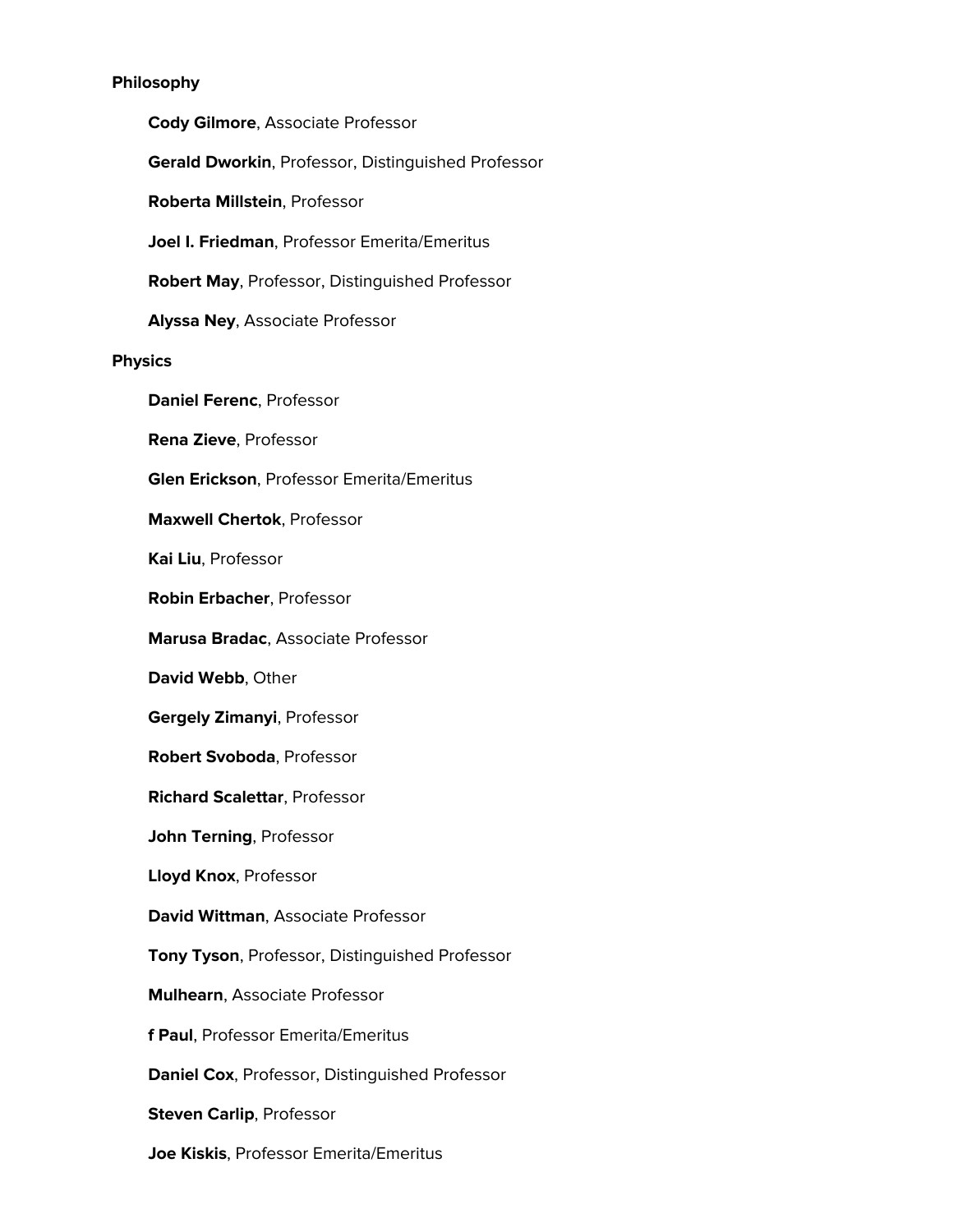**Paul Brady**, Professor Emerita/Emeritus

**Ching Fong**, Professor, Distinguished Professor

**Peng Oh**, Professor

#### **Plant Biology**

**Luca Comai**, Professor, Plant Biology & UC Davis Genome Center

**Stacey Harmer**, Professor

**Alan Stemler**, Professor Emerita/Emeritus

**Julin Maloof**, Professor

**Terence Murphy**, Professor Emerita/Emeritus

**Thomas Rost** , Professor Emerita/Emeritus

**Anne Britt**, Professor

**John Harada**, Professor

**Siobhan Brady**, Associate Professor, Plant Biology & Genome Center

**Sinha, Neelima**, Professor, Chair, Plant Biology Graduate Group

#### **Plant Sciences**

**Ken Shackel**, Professor

**Marita Cantwell** , Other

**Daniel Runcie**, Assistant Professor

**Mary Cadenasso**, Professor

**Kent J. Bradford**, Professor, Director, Seed Biotechnology Center

**Andrew Latimer**, Associate Professor

**Barbara Blanco**, Assistant Professor

**Valerie Eviner**, Associate Professor

**Truman Young**, Professor, Restoration Ecologist

**Bradley Hanson**, Other

**Albert Fischer**, Professor Emerita/Emeritus

**Emilio Laca**, Professor

**Richard Michelmore**, Professor, Genome Center Director, Plant Sciences & Department of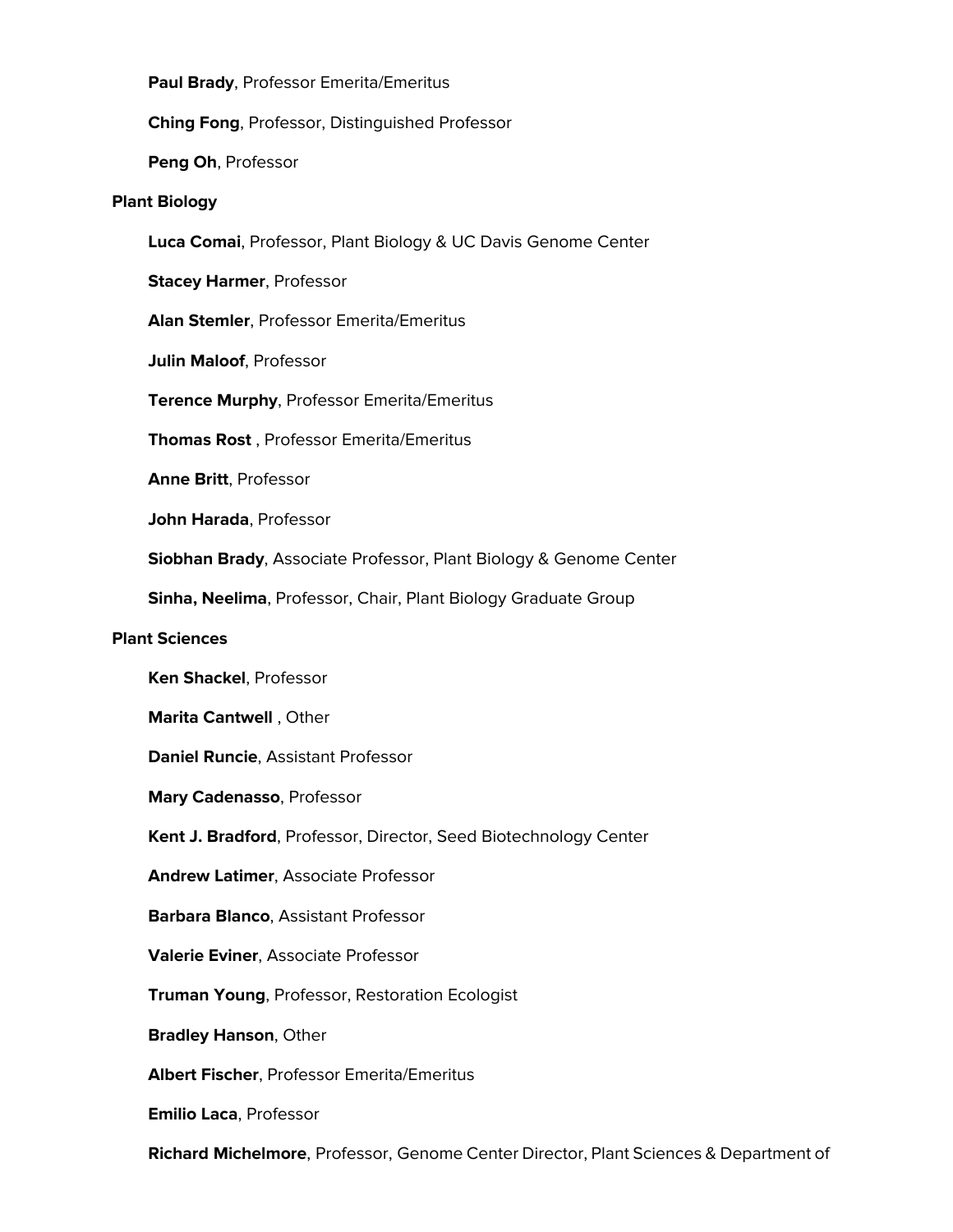Molecular & Cellular Biology

**Maeli Melotto**, Associate Professor

**Florence Zakharov**, Associate Professor

 **Alison Berry**, Professor Emerita/Emeritus, Director, UC Davis Road Ecology Center, John Muir Institute of the Environment

**Gurdev S. Khush**, Adjunct Professor

**Roger Chetelat**, Other

**Judy Jernstedt**, Professor

**Steven Fennimore**, Other, Cooperative Extension Specialist

**Mark Lundy**, Other, Plant Sciences & Cooperative Extension

**Eduardo Blumwald**, Professor

**Paul Gepts**, Professor, Distinguished Professor

**Daniel Potter**, Professor

## **Public Health Sciences**

 **Marc Schenker**, Professor, M.D., M.P.H., Director, Center for Occupational and Environmental Health

#### **Religious Studies**

**Naomi Janowitz**, Professor

#### **Soils & Biogeochemistry**

**Hannah Waterhouse**, Other

#### **Spanish**

**Charles Oriel**, Lecturer

## **Veterinary Medicine, School of**

**Janet Foley**, Professor

**Conley, Alan**, Professor, Chair

**James Statham**, Lecturer, Project Scientist

 **Nicole Baumgarth**, Professor, Veterinary Medicine, School of & Center for Comparative Medicine

## **Wildlife, Fish and Conservation Biology**